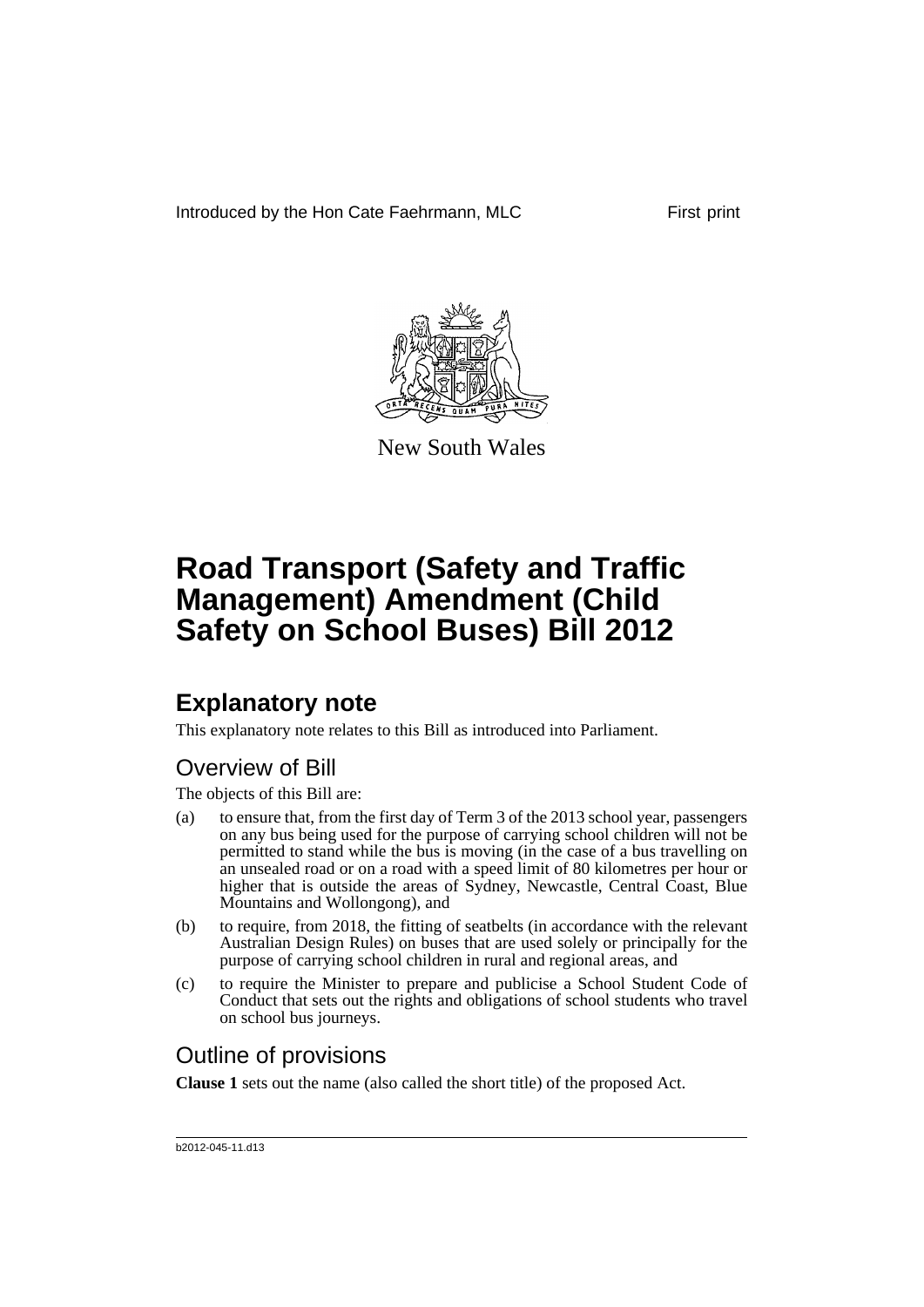Explanatory note

**Clause 2** provides for the commencement of the proposed Act on the date of assent to the proposed Act.

### **Schedule 1 Amendment of Road Transport (Safety and Traffic Management) Act 1999 No 20**

**Schedule 1 [1]** inserts a new Part 5A (Child safety on school buses) in the *Road Transport (Safety and Traffic Management) Act 1999* with the following provisions:

# **Proposed Part 5A Child safety on school buses**

### **Division 1 Preliminary**

**Proposed section 70A** defines words and expressions used in the proposed Part. **School bus journey** is defined to mean a journey in which a bus is used primarily to carry school children to or from school, a school excursion, a school sporting trip or an organised extra-curricular activity. *Rural or regional school bus journey* is defined as any school bus journey in which, at any time during that journey, the bus travels outside the areas of Sydney, Newcastle, Central Coast, Blue Mountains and Wollongong and *non-urban road* is defined as an unsealed dirt road or a road with a speed limit of 80 kilometres per hour or higher that is outside the areas of Sydney, Newcastle, Central Coast, Blue Mountains and Wollongong.

### **Division 2 No standing on school bus journeys**

**Proposed section 70B** provides that the proposed sections prohibiting standing on school bus journeys take effect on 15 July 2013 (the first day of Term  $\overline{3}$  of the  $\overline{2013}$ school year).

**Proposed section 70C** requires the driver of a bus that is being used on a school bus journey on a non-urban road to ensure that there are enough seats on the bus for all passengers, and thus that no passenger needs to stand.

**Proposed section 70D** requires the driver of a bus that is being used on a school bus journey on a non-urban road to take all reasonable steps to ensure that no passenger on board the bus is standing at any time when the bus is moving.

#### **Division 3 Seatbelts required on rural or regional school buses**

**Proposed section 70E** provides that the proposed sections about seatbelts take effect on 1 January 2018.

**Proposed section 70F** requires seats, seat anchorages, seatbelts and accessories on a bus that is used solely or principally for the purpose of school bus journeys, and that is being used on a rural or regional school bus journey, to comply with certain Australian Design Rules. Those Rules currently specify requirements for seatbelts, seats and anchorages, make provision for protecting occupants from impact with seat backs and accessories on seats, and make seatbelts and other safety features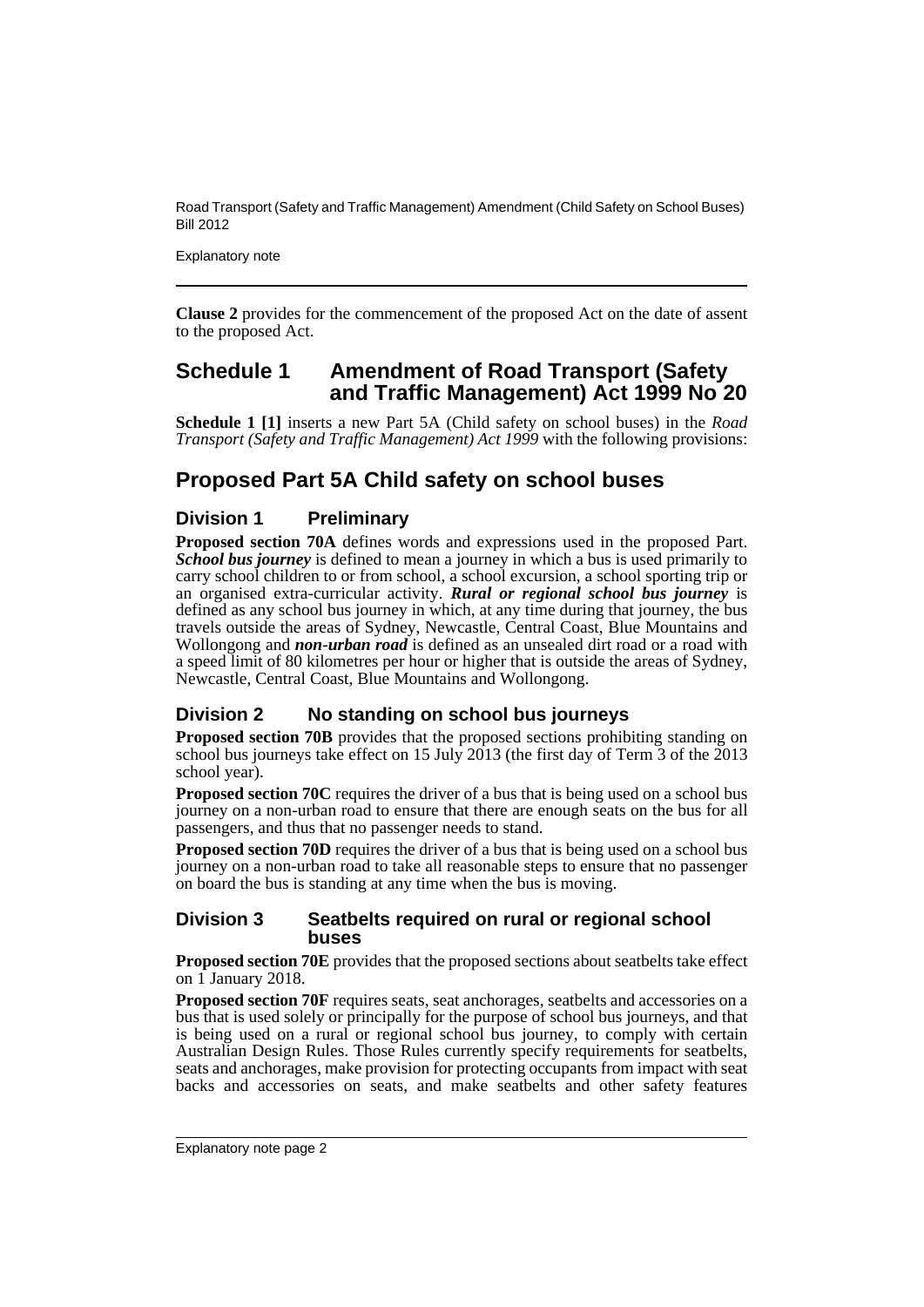Explanatory note

compulsory for coaches, but allow "route service omnibuses" and buses with a seat height of less than one metre to operate without complying with those requirements.

**Proposed section 70G** requires the operator of a bus that is used solely or principally for the purpose of school bus journeys and that is being used on a rural or regional school bus journey to display signs stating that a seatbelt must be worn when the bus is moving or to take other steps to make school children aware of the requirement to wear seatbelts.

**Proposed section 70H** requires the operator of a bus that is used solely or principally for the purpose of school bus journeys and that is being used on a rural or regional school bus journey to take all reasonable steps to ensure that every school child on the bus is wearing a seatbelt that is appropriately adjusted and fastened at any time when the bus is moving.

### **Division 4 School Student Code of Conduct**

**Proposed section 70I** requires the Minister to prepare and publicise a School Student Code of Conduct that sets out the rights and obligations of school students who travel on school bus journeys.

**Proposed section 70J** specifies the minimum contents of a School Student Code of Conduct.

**Schedule 1 [2]** provides for the making of savings and transitional regulations consequent on the amendment of the *Road Transport (Safety and Traffic Management) Act 1999*.

# **Schedule 2 Amendment of other instruments**

**Schedule 2 [1]** makes it clear that proposed Part 5A of the *Road Transport (Safety and Traffic Management) Act 1999* overrides clause 89 (Passengers to be notified of requirement to use seatbelts in buses) of the *Passenger Transport Regulation 2007*.

**Schedule 2 [2]** makes it clear that proposed Part 5A of the *Road Transport (Safety and Traffic Management) Act 1999* overrides provisions of the *Road Rules 2008* that create exemptions from the obligation to wear seatbelts.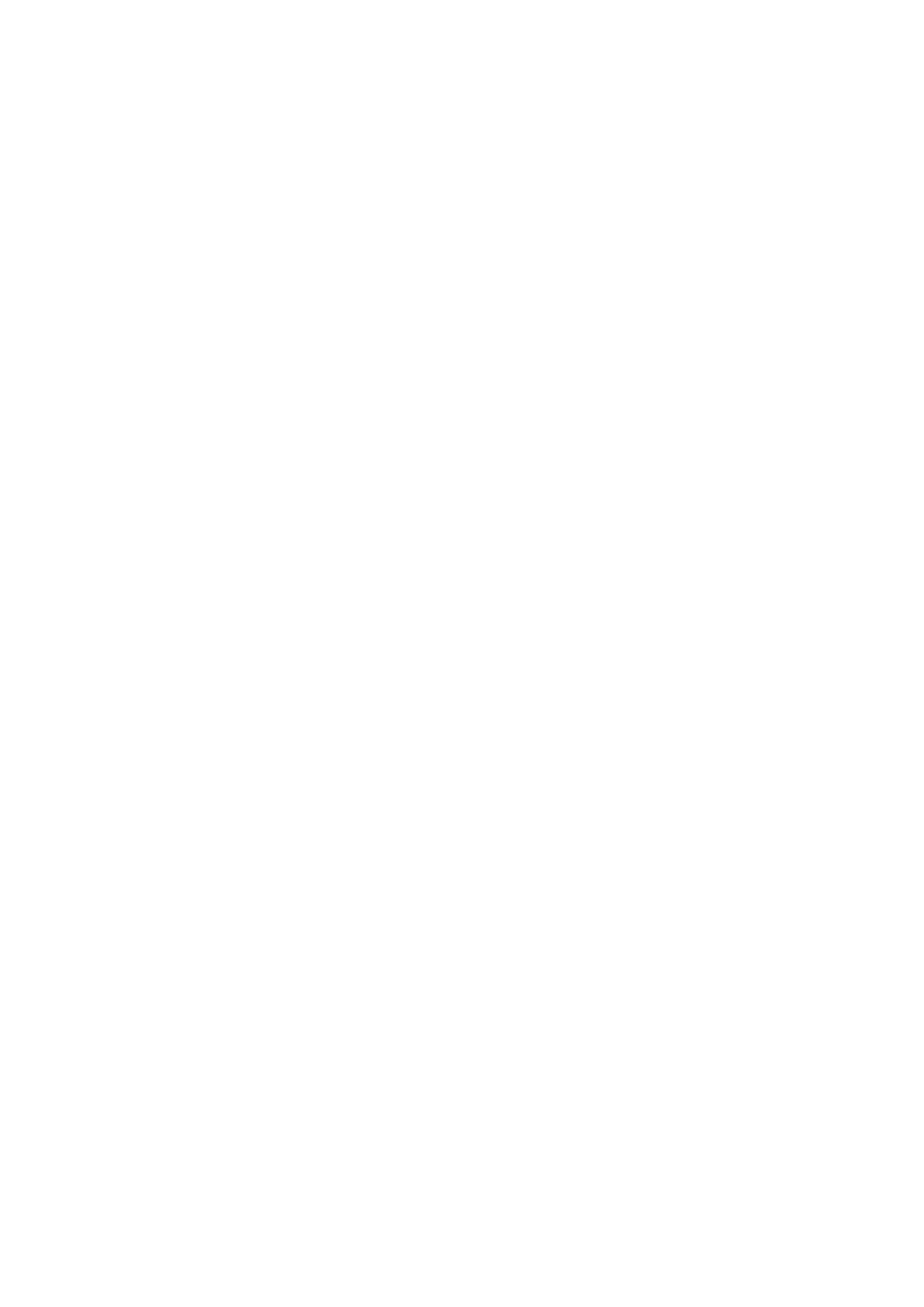Introduced by the Hon Cate Faehrmann, MLC First print



New South Wales

# **Road Transport (Safety and Traffic Management) Amendment (Child Safety on School Buses) Bill 2012**

# **Contents**

|            |                                                                                          | Page          |
|------------|------------------------------------------------------------------------------------------|---------------|
|            | Name of Act                                                                              |               |
|            | Commencement                                                                             | $\mathcal{P}$ |
|            | Schedule 1 Amendment of Road Transport (Safety and Traffic<br>Management) Act 1999 No 20 | 3             |
| Schedule 2 | Amendment of other instruments                                                           | 8.            |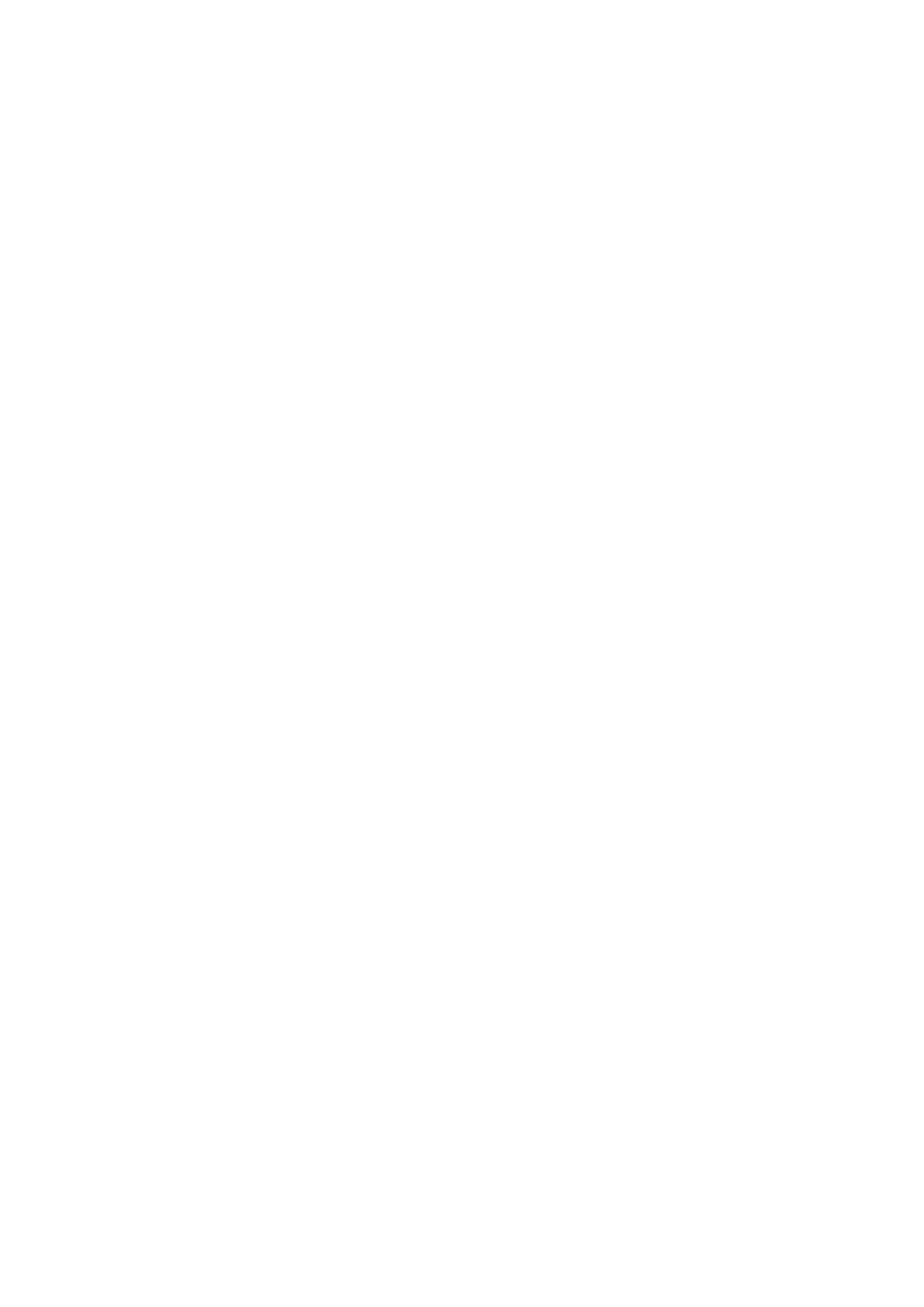

New South Wales

# **Road Transport (Safety and Traffic Management) Amendment (Child Safety on School Buses) Bill 2012**

No , 2012

### **A Bill for**

An Act to amend the *Road Transport (Safety and Traffic Management) Act 1999* to make provision with respect to the safety of children travelling on school buses and to require certain buses to be fitted with seatbelts; and for other purposes.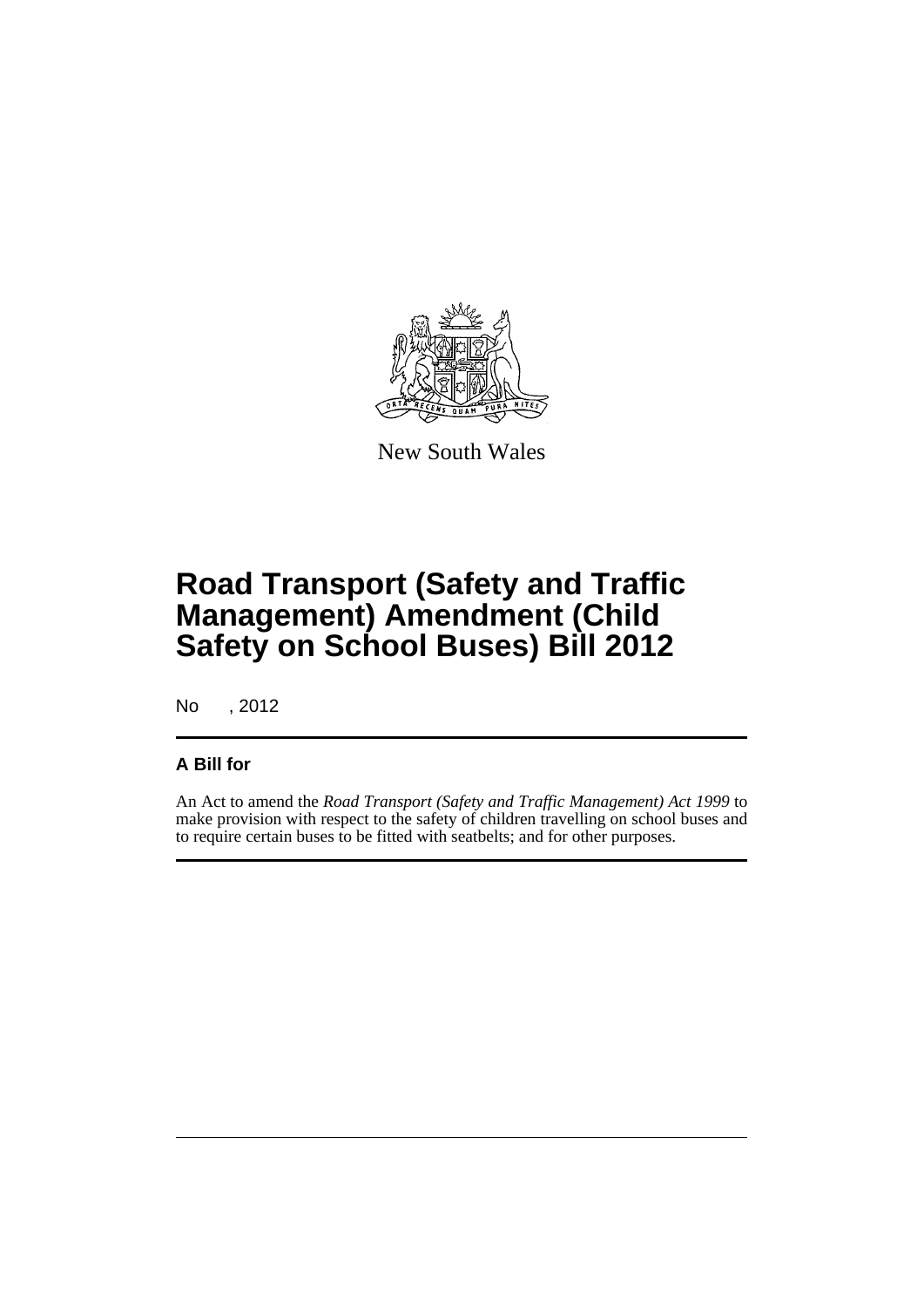<span id="page-7-1"></span><span id="page-7-0"></span>

| The Legislature of New South Wales enacts:                                                                           |                     |
|----------------------------------------------------------------------------------------------------------------------|---------------------|
| Name of Act                                                                                                          | 2                   |
| This Act is the Road Transport (Safety and Traffic Management)<br>Amendment (Child Safety on School Buses) Act 2012. | 3<br>$\overline{4}$ |
| <b>Commencement</b>                                                                                                  | 5                   |
| This Act commences on the date of assent to this Act.                                                                | 6                   |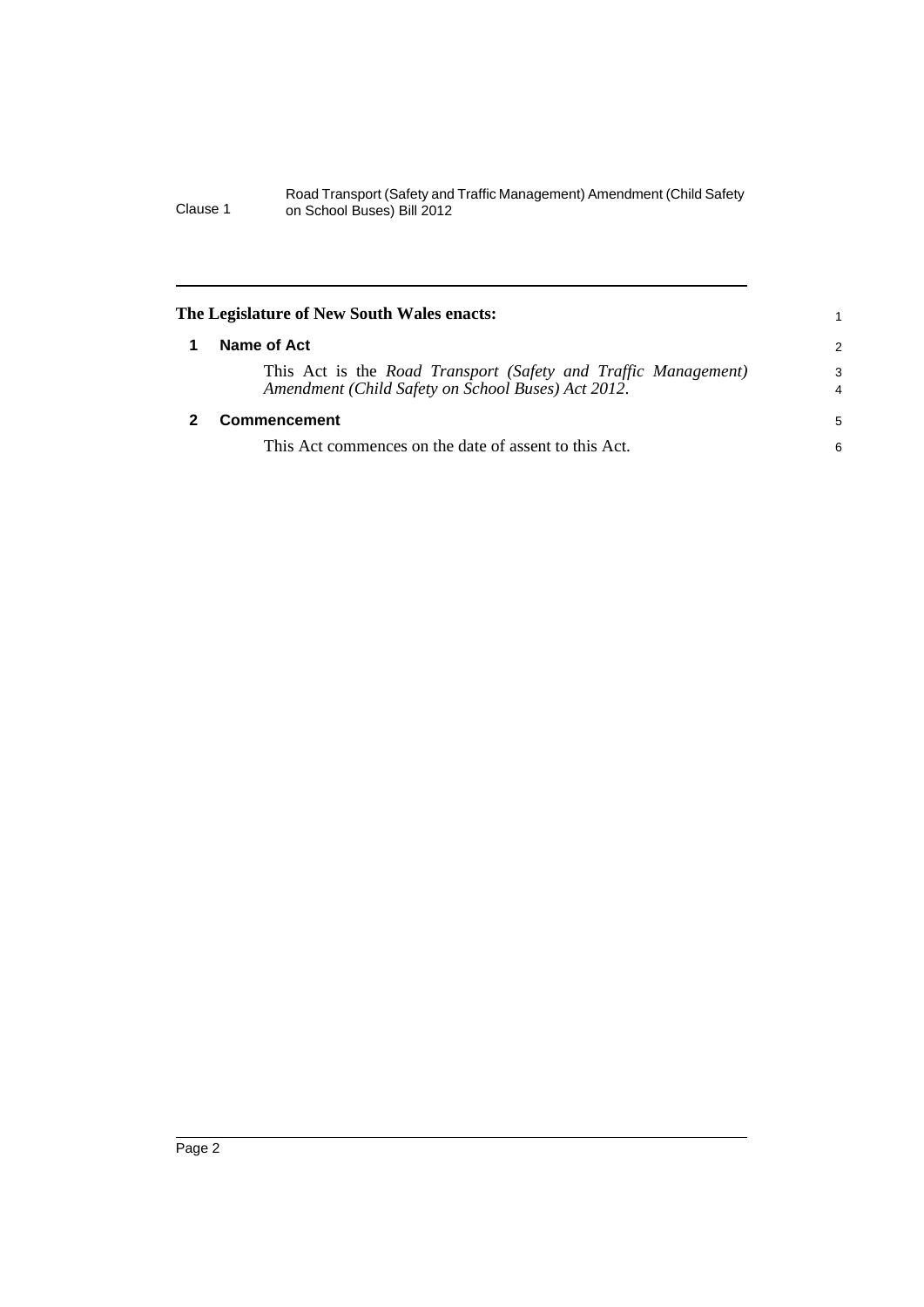**[1] Part 5A**

Amendment of Road Transport (Safety and Traffic Management) Act 1999 No 20 Schedule 1

# <span id="page-8-0"></span>**Schedule 1 Amendment of Road Transport (Safety**

|         |                             |                    | and Traffic Management) Act 1999 No 20                                                                                                                                                                                                                                                                                                                                                                                                                                                                                                              |
|---------|-----------------------------|--------------------|-----------------------------------------------------------------------------------------------------------------------------------------------------------------------------------------------------------------------------------------------------------------------------------------------------------------------------------------------------------------------------------------------------------------------------------------------------------------------------------------------------------------------------------------------------|
| Part 5A |                             |                    |                                                                                                                                                                                                                                                                                                                                                                                                                                                                                                                                                     |
|         | <b>Insert after Part 5:</b> |                    |                                                                                                                                                                                                                                                                                                                                                                                                                                                                                                                                                     |
|         |                             |                    | Part 5A Child safety on school buses                                                                                                                                                                                                                                                                                                                                                                                                                                                                                                                |
|         | <b>Division 1</b>           |                    | <b>Preliminary</b>                                                                                                                                                                                                                                                                                                                                                                                                                                                                                                                                  |
| 70A     |                             | <b>Definitions</b> |                                                                                                                                                                                                                                                                                                                                                                                                                                                                                                                                                     |
|         |                             |                    | In this Part:                                                                                                                                                                                                                                                                                                                                                                                                                                                                                                                                       |
|         |                             |                    | ADR 68/00 means the Vehicle Standard (Australian Design<br>Rule 68/00-Occupant Protection in Buses) 2006 determined<br>under the Motor Vehicle Standards Act 1989 of the<br>Commonwealth, as in force from time to time.                                                                                                                                                                                                                                                                                                                            |
|         |                             |                    | <b>bus</b> means a motor vehicle:                                                                                                                                                                                                                                                                                                                                                                                                                                                                                                                   |
|         |                             | (a)                | built mainly to carry people, and                                                                                                                                                                                                                                                                                                                                                                                                                                                                                                                   |
|         |                             | (b)                | that seats more than 12 people (including the driver).                                                                                                                                                                                                                                                                                                                                                                                                                                                                                              |
|         |                             |                    | non-urban road means:                                                                                                                                                                                                                                                                                                                                                                                                                                                                                                                               |
|         |                             | (a)                | an unsealed dirt road, or                                                                                                                                                                                                                                                                                                                                                                                                                                                                                                                           |
|         |                             | (b)                | a road where a speed limit of 80 kilometres per hour or<br>higher applies and that is outside the area of Sydney,<br>Newcastle, Central Coast and Wollongong (that is, the area<br>bounded by the local government areas of Newcastle, Lake<br>Wyong, Gosford, Hawkesbury,<br>Macquarie,<br>Blue<br>Mountains, Penrith, Liverpool, Camden, Campbelltown,<br>Wollongong and Shellharbour).                                                                                                                                                           |
|         |                             | journey.           | <i>operator</i> , in relation to a school bus journey, means the person<br>who is accredited under the <i>Passenger Transport Act 1990</i> to<br>operate the passenger service that comprises the school bus                                                                                                                                                                                                                                                                                                                                        |
|         |                             |                    | <i>rural or regional school bus journey</i> means a school bus journey<br>during which the bus travels at any time outside the area of<br>Sydney, Newcastle, Central Coast and Wollongong (that is, the<br>area bounded by the local government areas of Newcastle, Lake<br>Macquarie, Wyong, Gosford, Hawkesbury, Blue Mountains,<br>Penrith, Liverpool, Camden, Campbelltown, Wollongong and<br>Shellharbour).<br>school bus journey means a journey in which a bus is used<br>primarily to carry school children to or from any infants, primary |

1 2

3 4

5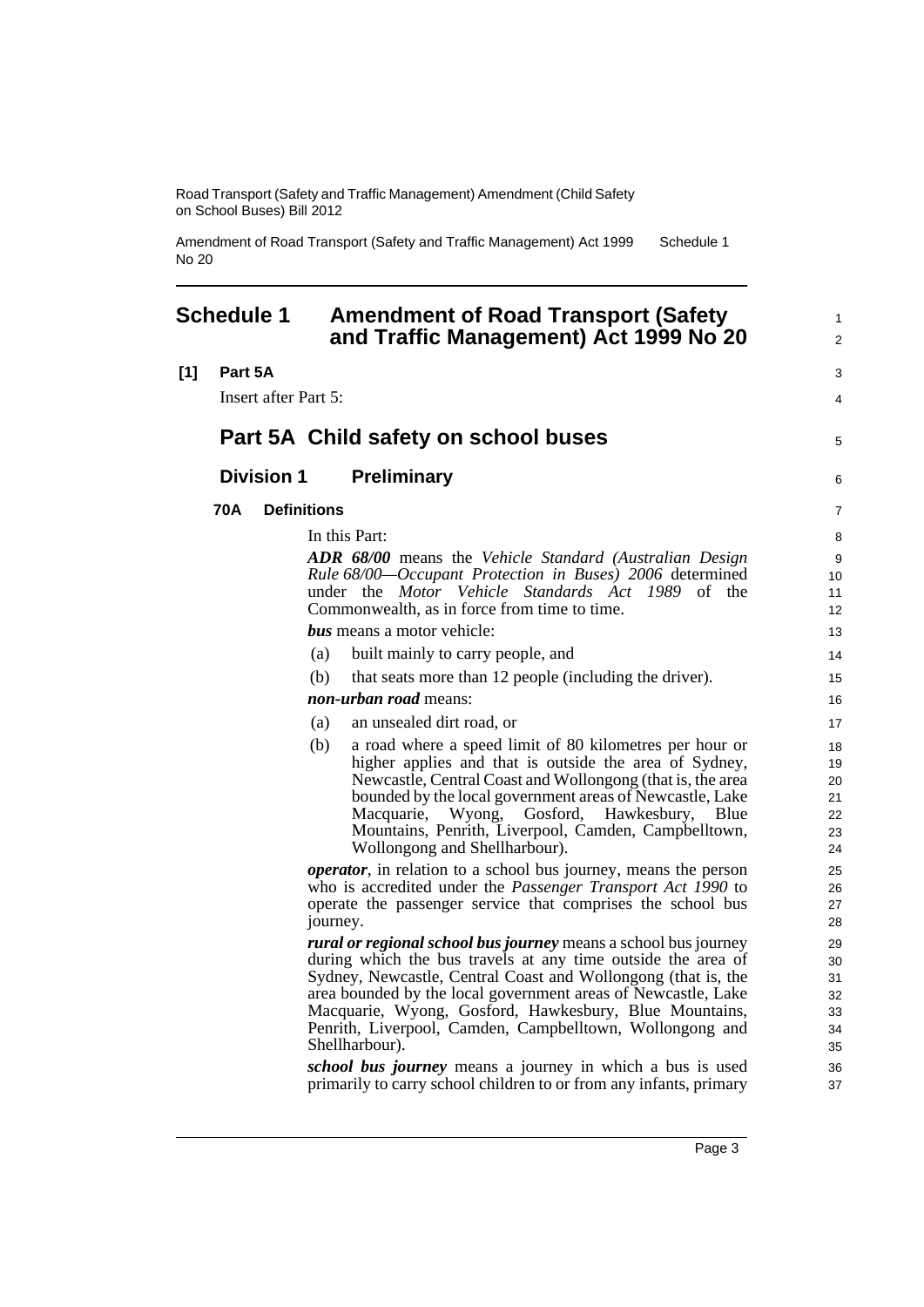Schedule 1 Amendment of Road Transport (Safety and Traffic Management) Act 1999 No 20

or secondary school (whether to or from their homes or to or from a place visited on an organised school excursion, an organised school sporting trip or an organised extra-curricular activity, including, but not restricted to, an educational course) and whether or not adults are also carried. *school child* means a student at an infants school, primary school or secondary school. **Division 2 No standing on school bus journeys 70B Commencement** This Division takes effect on 15 July 2013. **70C Standing passengers not to be carried on school bus journeys on non-urban roads** The driver of a bus that is being used on a school bus journey on a non-urban road must not carry more passengers on board the bus than there are seats on the bus for passengers. Maximum penalty: 50 penalty units. **70D Bus drivers must take steps to ensure no standing on school bus journeys on non-urban roads** (1) The driver of a bus that is being used on a school bus journey on a non-urban road must: (a) direct all passengers on board the bus to remain seated while the bus is moving, and (b) take all other reasonable steps to ensure that no passenger on board the bus is standing at any time while the bus is moving. Maximum penalty: 50 penalty units. (2) The regulations may make provision for or with respect to what constitutes the taking of reasonable steps for the purposes of subsection  $(1)$ . **Division 3 Seatbelts required on rural and regional school buses 70E Commencement** This Division takes effect on 1 January 2018. 1 2 3 4 5 6 7 8 9 10 11 12 13 14 15 16 17 18 19 20 21 22 23 24 25 26 27 28 29  $30$ 31 32 33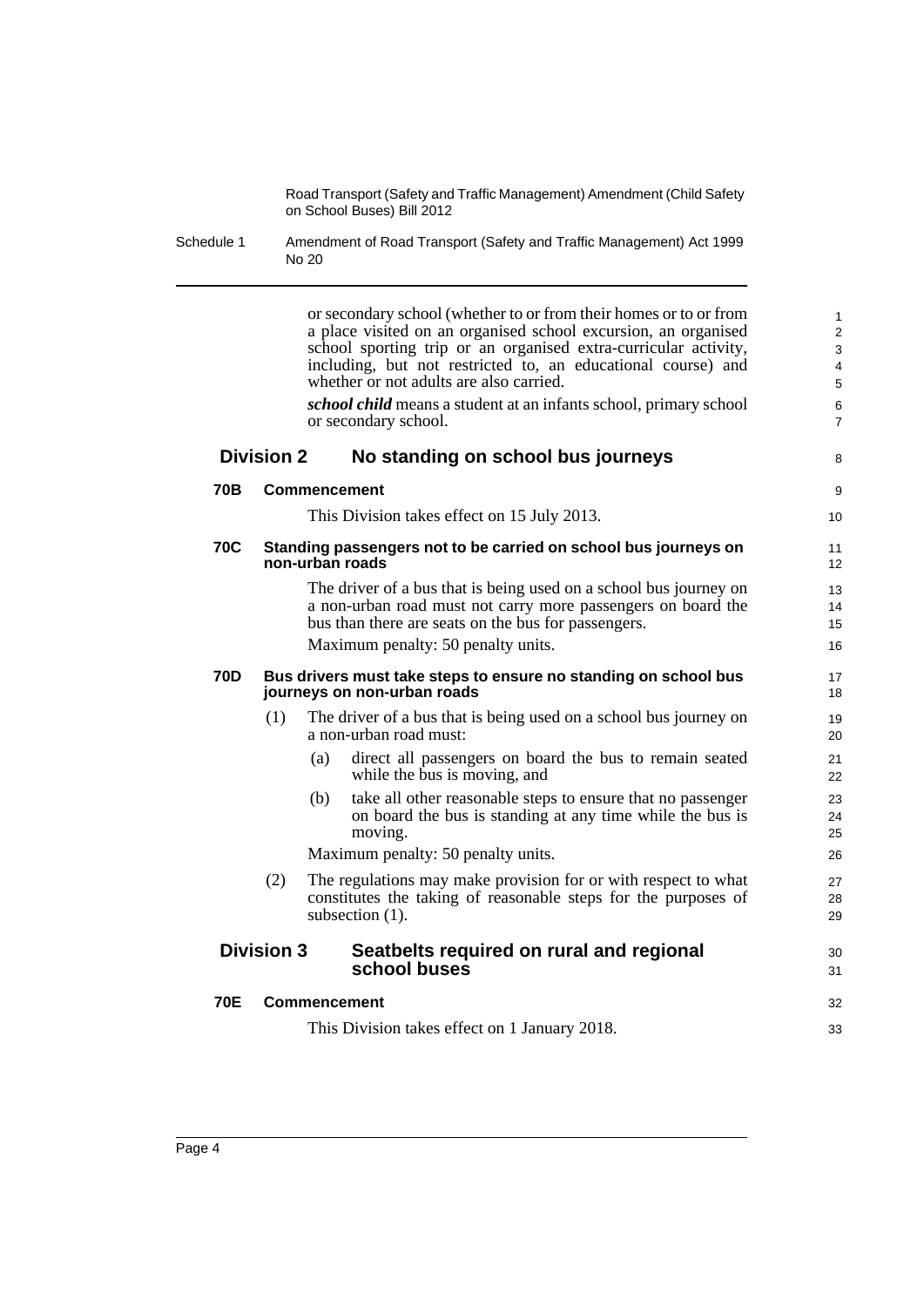Amendment of Road Transport (Safety and Traffic Management) Act 1999 No 20 Schedule 1

#### **70F Rural or regional school bus seats must be fitted with seat belts that comply with ADR 68/00**

- (1) The operator of a bus that is used solely or principally for the purpose of school bus journeys must not, if the bus is being used on a rural or regional school bus journey, cause or permit passengers to be carried on the bus unless:
	- (a) every passenger seat fitted to the bus has a reference height (within the meaning of ADR 68/00) of 1.0 metre or higher and complies with the requirements set out in ADR 68/00, and
	- (b) every passenger seat fitted to the bus is fitted with a retractable lap-sash seat belt that complies with the requirements set out in ADR 68/00, and
	- (c) the anchorage for each such seatbelt complies with the requirements set out in ADR 68/00, and
	- (d) every accessory on a passenger seat fitted to the bus complies with the requirements set out in ADR 68/00.

Maximum penalty: 50 penalty units.

- (2) For the purposes of determining whether an item complies with the requirements set out in ADR 68/00:
	- (a) clause 2.2 of that document is to be disregarded, and
	- (b) clause 5.1 of that document is to be read as if the words "with a 'Reference Height' greater than 1.0 metre" were omitted.

#### **70G Rural or regional school bus operator must display signs or give warnings about wearing seatbelts**

(1) The operator of a bus that is used solely or principally for the purpose of school bus journeys must not, if the bus is being used on a rural or regional school bus journey, cause or permit passengers to be carried on the bus unless reasonable steps have been taken to ensure that every school child who is a passenger on the bus is made aware that he or she is required to wear a seatbelt while the bus is moving.

Maximum penalty: 50 penalty units.

- (2) The steps that may be taken to comply with subsection (1) include (but are not limited to) the following:
	- (a) displaying one or more signs stating "You must wear your seatbelt when this bus is moving" that are of such a size and positioned in such a place that every person seated on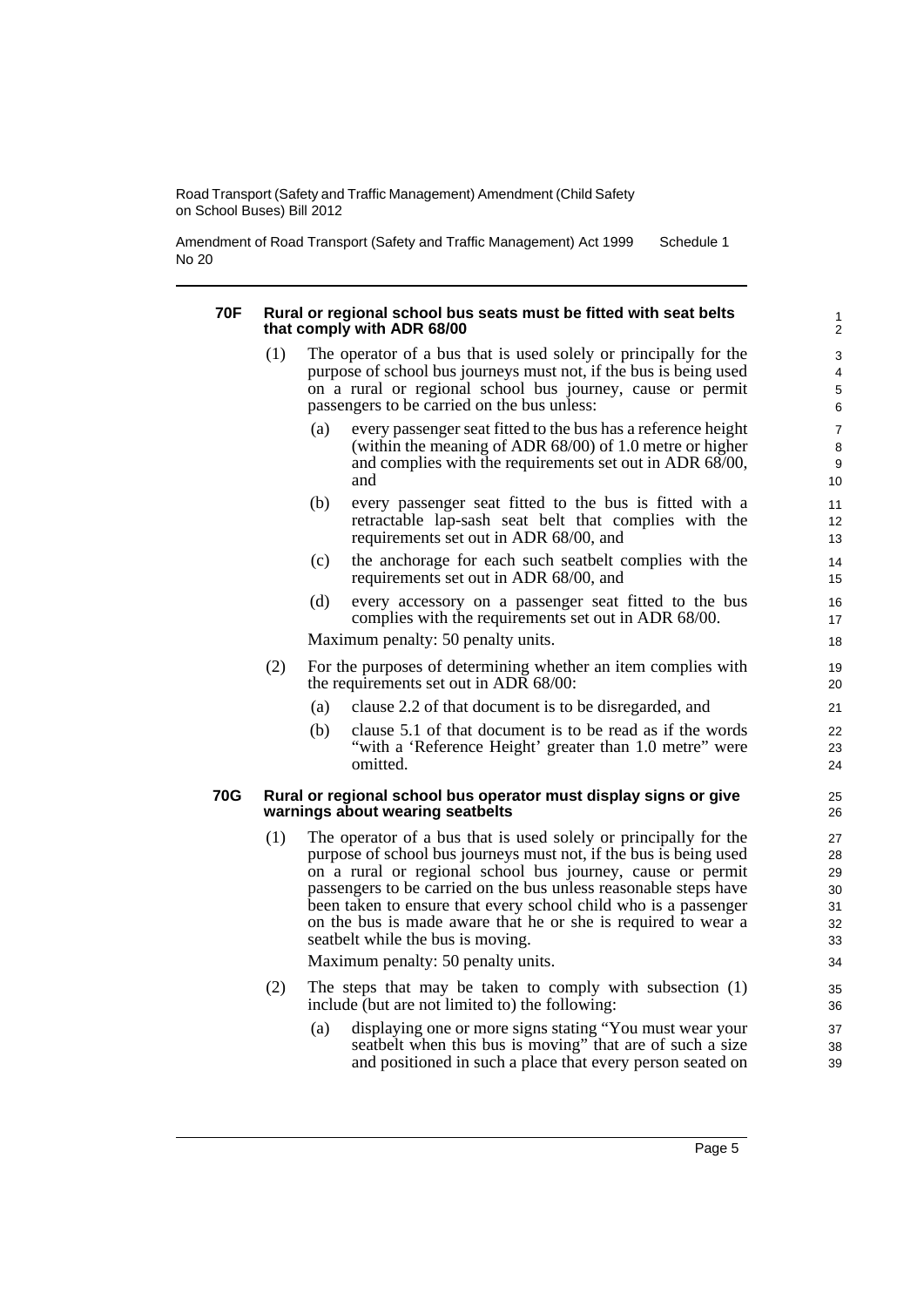Schedule 1 Amendment of Road Transport (Safety and Traffic Management) Act 1999 No 20

> the bus (other than the driver) can see and read at least one sign,

20

- (b) arranging for the driver of the bus to notify school children (for example, through a public address system on the bus or by means of a recorded audio message or video) of the requirement to wear a seatbelt while the bus is moving,
- (c) such other steps as may be prescribed by the regulations.

#### **70H Rural or regional school bus operator must take steps to ensure seatbelts are worn on school bus journeys**

(1) The operator of a bus that is used solely or principally for the purpose of school bus journeys must ensure that, if the bus is used on a rural or regional school bus journey, the driver takes all reasonable steps to ensure that every school child on the bus is wearing a seatbelt that is appropriately adjusted and fastened at any time that the bus is moving.

Maximum penalty: 50 penalty units.

(2) The regulations may make provision for or with respect to what constitutes the taking of reasonable steps for the purposes of subsection  $(1)$ .

#### **Division 4 School Student Code of Conduct**

#### **70I Minister to prepare and publicise School Student Code of Conduct**

- (1) The Minister is to prepare a School Student Code of Conduct that sets out the rights and obligations of school students who travel on school bus journeys.
- (2) The Minister is not to finalise the Code of Conduct unless the Minister has consulted with:
	- (a) parent and carer groups, and
	- (b) BusNSW (the Bus and Coach Association of New South Wales).
- (3) The Minister is to publicise the Code of Conduct to students who travel on school bus journeys and their parents and carers in the manner that the Minister considers most appropriate.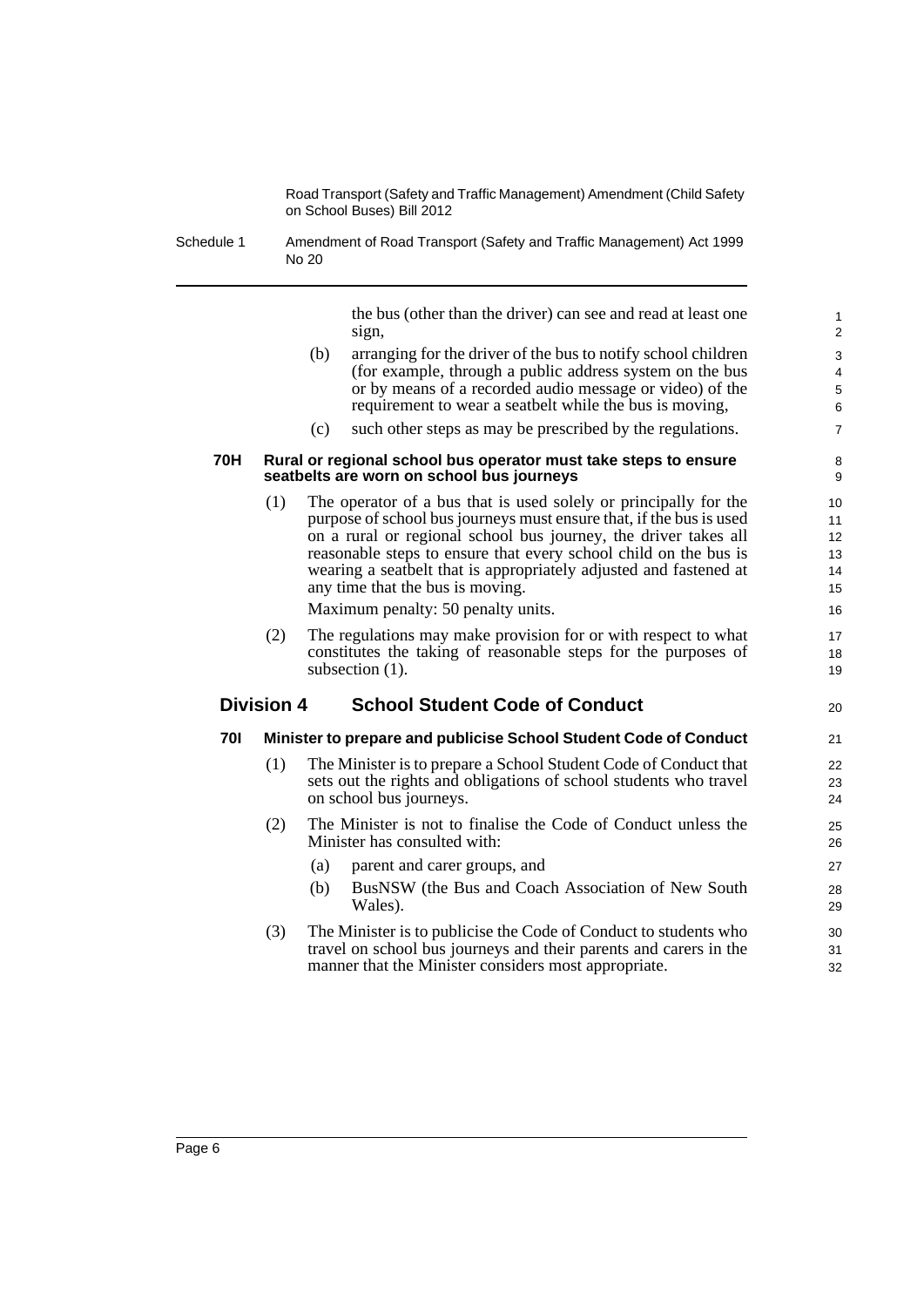Amendment of Road Transport (Safety and Traffic Management) Act 1999 No 20 Schedule 1

|     | 70J                                  | <b>Contents of School Student Code of Conduct</b>                                                                                            | $\mathbf{1}$             |
|-----|--------------------------------------|----------------------------------------------------------------------------------------------------------------------------------------------|--------------------------|
|     |                                      | The School Student Code of Conduct must include, but is not<br>limited to, the following:                                                    | $\overline{2}$<br>3      |
|     | (a)                                  | a description of the behaviour expected of students on<br>school buses, including some examples of acceptable and<br>unacceptable behaviour, | $\overline{4}$<br>5<br>6 |
|     | (b)                                  | the responsibilities of students, parents and carers in<br>relation to the wearing of any seatbelts that are available,                      | $\overline{7}$<br>8      |
|     | (c)                                  | a statement that the wearing of seatbelts, where fitted, is a<br>"condition of travel" and of the consequences of not<br>wearing them,       | 9<br>10<br>11            |
|     | (d)                                  | the responsibilities of the driver in relation to student<br>management, including the wearing of any seatbelts that<br>are available.       | 12<br>13<br>14           |
| [2] |                                      | Schedule 2 Savings, transitional and other provisions                                                                                        | 15                       |
|     | Insert at the end of clause $1(1)$ : |                                                                                                                                              | 16                       |
|     |                                      | any other Act that amends this Act                                                                                                           | 17                       |